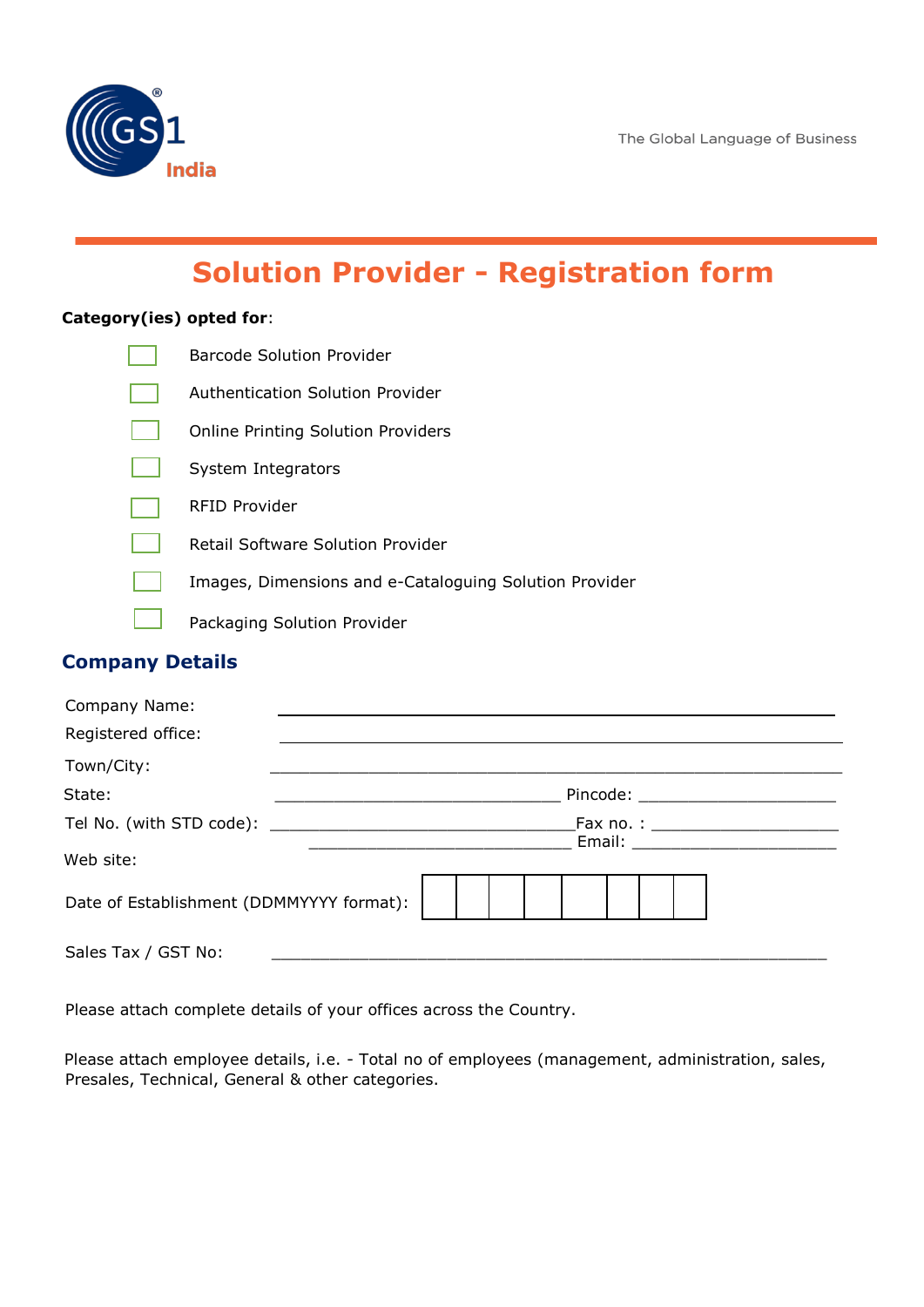#### **Turnover in last 3 financial years**

| Year | Turnover ( $\square$ ) |
|------|------------------------|
|      |                        |
|      |                        |
|      |                        |

(Also attach Annual Report or P&L statement)

#### **Provide reference details (at least 3 customers) and volume of business done with them**

| S.<br>No. | Company | <b>Contact</b><br><b>Person</b> | <b>Designation Telephone/</b><br>mobile no. | <b>Email id</b> | <b>Business done</b><br>$(\Box)$ |
|-----------|---------|---------------------------------|---------------------------------------------|-----------------|----------------------------------|
|           |         |                                 |                                             |                 |                                  |
|           |         |                                 |                                             |                 |                                  |
|           |         |                                 |                                             |                 |                                  |

Please attach your company profile and describe your plan for promoting GS1 standards.

# **Details of Company's Head (CEO/MD)**

| Name:                                                                                                                                |                                                                                                                                                                                                                                |  |
|--------------------------------------------------------------------------------------------------------------------------------------|--------------------------------------------------------------------------------------------------------------------------------------------------------------------------------------------------------------------------------|--|
| Designation:<br><u> Alexandro de la contrada de la contrada de la contrada de la contrada de la contrada de la contrada de la co</u> |                                                                                                                                                                                                                                |  |
| Email ID:                                                                                                                            |                                                                                                                                                                                                                                |  |
|                                                                                                                                      |                                                                                                                                                                                                                                |  |
| Town/City:                                                                                                                           |                                                                                                                                                                                                                                |  |
| State:                                                                                                                               |                                                                                                                                                                                                                                |  |
|                                                                                                                                      | Mobile: when the contract of the contract of the contract of the contract of the contract of the contract of the contract of the contract of the contract of the contract of the contract of the contract of the contract of t |  |

### **Contact person for GS1 India**

| Name:                                                         |                                 |
|---------------------------------------------------------------|---------------------------------|
| Designation:                                                  |                                 |
| Email ID:                                                     |                                 |
|                                                               |                                 |
| Town/City:                                                    |                                 |
| State:                                                        |                                 |
| Telephone No. (With STD code): Telephone No. (With STD code): | Mobile: _______________________ |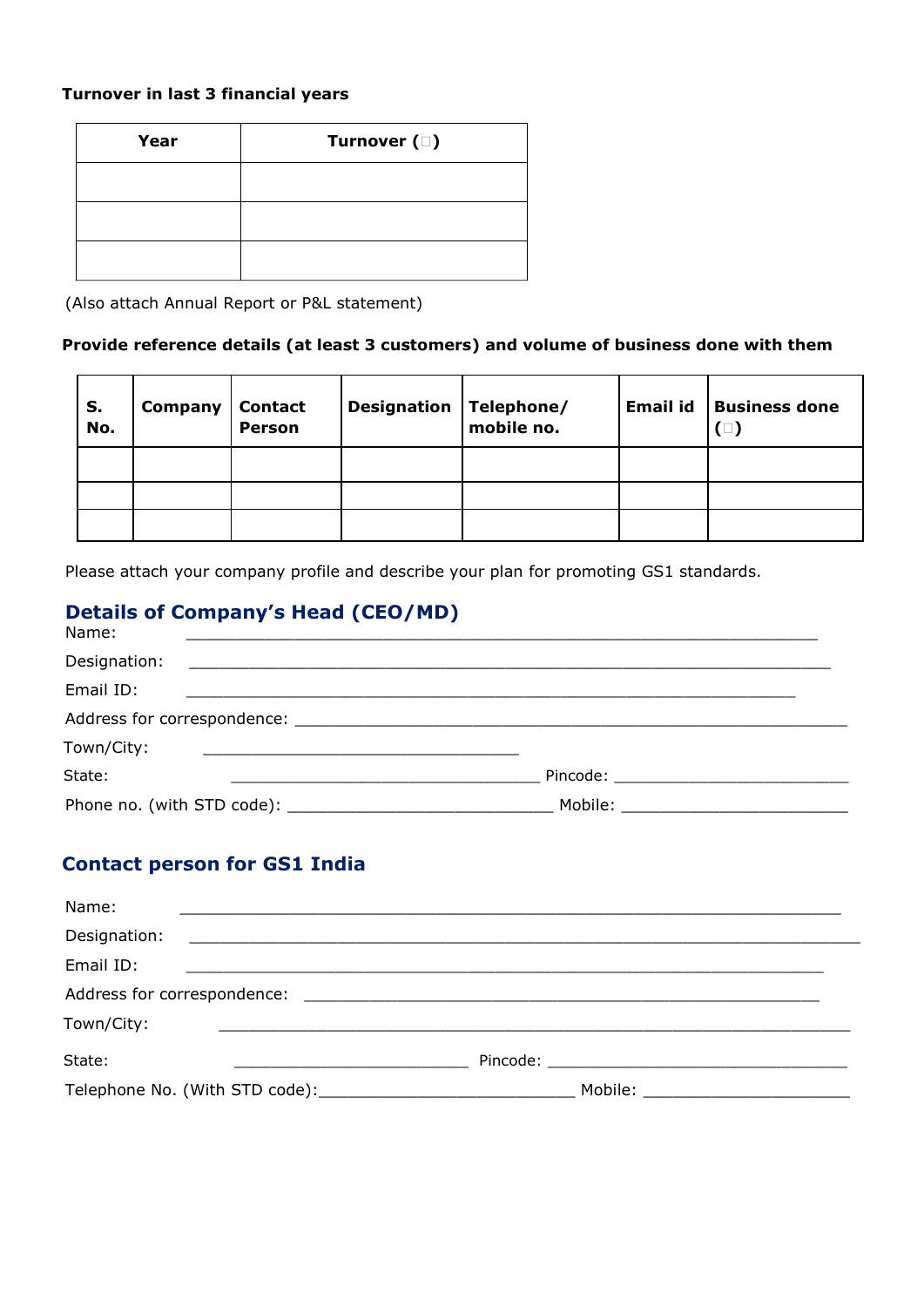# **Solution Details**

#### **Solution provider's role(s)**

Hardware provider (Y/N); Software provider (Y/N); Test centre (Y/N); System Integrator (Y/N);Any other, please specify

#### **Product type(s)**

Printer (Y/N); Label (Y/N); Scanner (Y/N); Reader (Y/N); Verifier (Y/N); Any other, please specify:  $\_$  ,  $\_$  ,  $\_$  ,  $\_$  ,  $\_$  ,  $\_$  ,  $\_$  ,  $\_$  ,  $\_$  ,  $\_$  ,  $\_$  ,  $\_$  ,  $\_$  ,  $\_$  ,  $\_$  ,  $\_$  ,  $\_$  ,  $\_$  ,  $\_$  ,  $\_$  ,  $\_$  ,  $\_$  ,  $\_$  ,  $\_$  ,  $\_$  ,  $\_$  ,  $\_$  ,  $\_$  ,  $\_$  ,  $\_$  ,  $\_$  ,  $\_$  ,  $\_$  ,  $\_$  ,  $\_$  ,  $\_$  ,  $\_$  ,

 $\Box$ 

#### **Software application areas-**

Retail (Y/N); Healthcare(Y/N); Transport & Logistics (Y/N); any other, please specify:

#### **Payment Details:**

DD/Pay Order Number: \_\_\_\_\_\_\_\_\_\_\_\_\_\_\_\_\_\_\_\_\_\_\_\_\_\_\_\_\_\_ Dated:\_\_\_\_\_\_\_\_\_\_\_\_\_\_\_\_\_\_\_

Drawn on (Bank name):

Amount: \_\_\_\_\_\_\_\_\_\_\_\_\_\_\_\_\_\_\_\_\_\_\_\_\_\_\_\_\_\_\_\_\_\_\_\_\_\_\_\_\_\_\_\_\_\_\_\_\_\_\_\_\_

*(The DD/Pay Order should be in favour of GS1 India, payable at New Delhi. Registration is subject to realization)*

#### **Bank details for electronic fund transfer (NEFT)**

| Vijaya Bank                           | <b>Corporation Bank</b>               |
|---------------------------------------|---------------------------------------|
| Bhikaji Cama Place Branch             | Bhikaji Cama Place Branch             |
| Current Account No. - 602000301000218 | Current Account No. - 510331001309002 |
| In the name of GS1 India              | In the name of GS1 India              |
| NEFT Code: VIJB 0006020               | NEFT Code: CORP 0000373               |
| MICR Code: 110029018                  | MICR Code: 110017008                  |

We hereby state that the information furnished in this form are true to the best of my knowledge. Further, we declare that we have read and understood the terms and conditions and agree to abide by the same.

Date:  $\Box$ 

Name & designation of the person Signature with stamp Signature with stamp



330, 2nd Floor, C Wing, August Kranti Bhawan, Bhikaji Cama Place, New Delhi – 110066 3 **T:** 91- 11 -42890890, 61270890 **E**: info@gs1india.org; www.gs1india.org